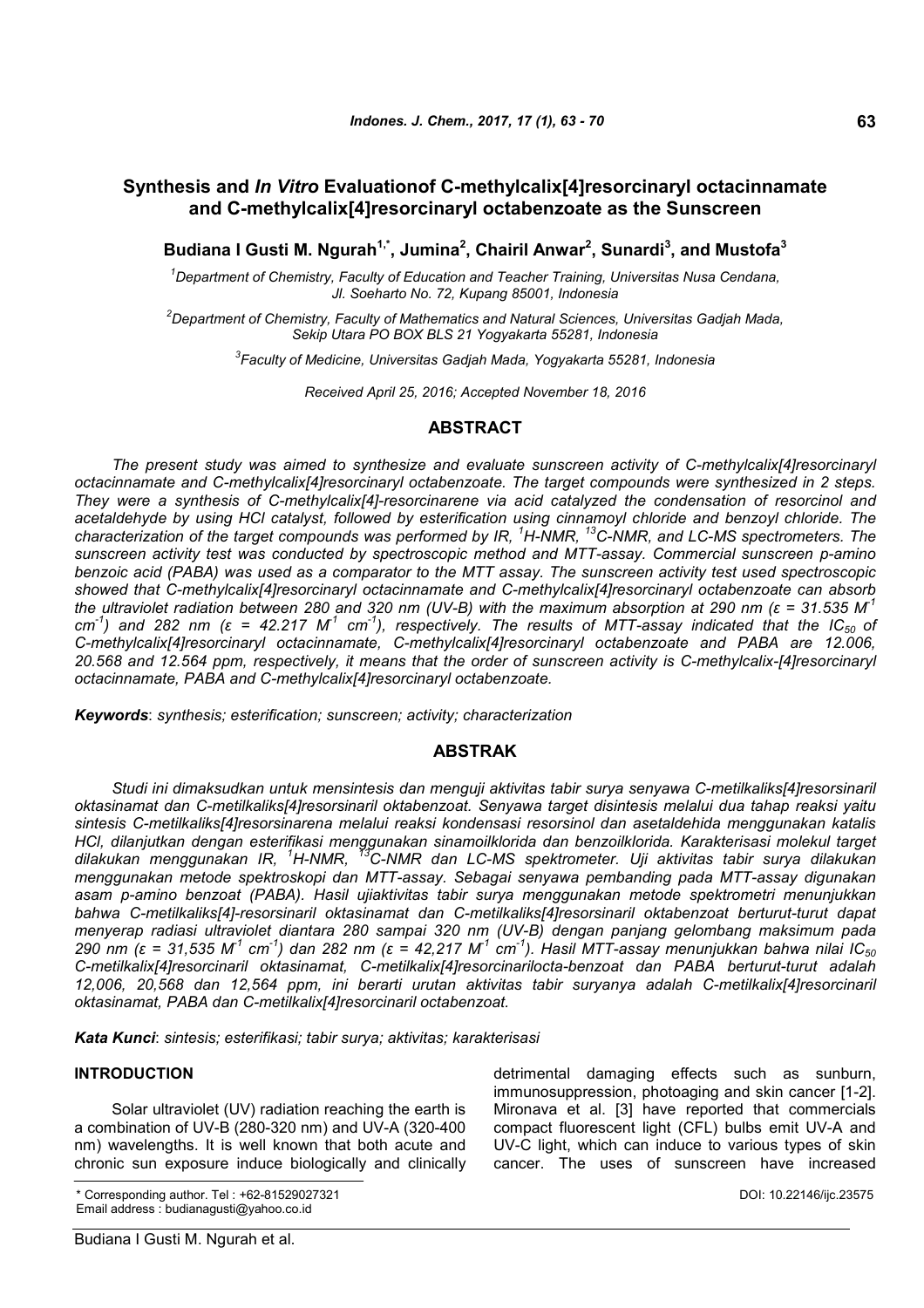worldwide attention to prevent sun damage of skin. Nowadays ultraviolet filter is regularly added to cosmetic product [4-5]. It means the people are conscious of the possible dangers of photoaging and skin cancer, occurring as a result of the sun overexposure. Every year, about one million people are diagnosed with skin cancer and about 10,000 die from malignant melanoma [4,6].

It was envisaged that suitable calixarene derivatives would either function as efficient sun protectant screen harmful ultraviolet radiations themselves or as carrier molecules to encapsulate and established sun protections [7]. Calix[4]resorcinarenes are analogs of calixarene having two hydroxyl groups on benzene rings at an extra annular position forming a macrocycle. The compounds are synthesized by the acid-catalyzed cyclocondensation of resorcinol with various aliphatic or aromatic aldehyde [8-10]. The compounds are easily synthesized by well-established one-pot procedures [9]. They have found much application of Calix[4]resorcinarenes such as macrocyclic receptor [11], host molecules [12-14], dying fiber [10], building blocks for even larger supramolecular architectures assemblies such as cages, capsule and as starting materials for the preparation of more sophisticated molecules [15]. Unfortunately, the study of calix[4]resorcinarene as the ultraviolet light absorbers has attracted very little attention. Calix[4]resorcinarene has some advantages such as; stable at high temperature and low toxicity. When the molecules which able to absorb dangerous UV radiation were coupled to calix[4]resorcinarene, for examples cinnamoyl and benzoyl chloride, it will be obtained a compound with a good characteristic as a UV absorber with high stability.

Rojanathannes et al. [16] have reported photo switchable calix[4]arene incorporating different regioisomers of stilbene and azobenzene. It has been observed that the stilbene bridged derivative isomerized only under UV irradiation, while azobenzene derivatives undergo thermal or photochemically induced isomerization.

Budiana et al. [17] have synthesized benzoyl and cinnamoylcalix[4]resorcinarenes. It has been observed that both the compounds could absorb UV-B radiation, but the route of synthesis still long enough, so it has economically disadvantage. Chalwa [7] also reported that tetra propoxycalix[4]arene enones and cinnamate have the ability to absorb UV-B, but the yield of the reaction was only 25%. As it is known that conjugated double bonds in benzoyl and also cinnamoyl group can serve as an absorber of harmful UV rays (UV-B).

Recently, *in vitro* methods have shown a significant potential for assessing the toxicity of environmental and occupational health risk [18]. One such method is the MTT (3-(4,5-dimethylthiazol-2-yl)-2,5-diphenyltetrazolium bromide) assay, which is based on the ability of viable cells to convert a soluble tetrazolium salt to a formazan product. This method has been proven to be userfriendly, rapid and highly sensitive [19].

The focus of this paper is to synthesize the new two derivates of calixresorcinarene (C-methylcalix[4] resorcinaryl octacinnamate and C-methylcalix[4] resorcinaryl octabenzoate through the shorter reaction pathway than that reported by Chalwa [7] and Budiana [17].

# **EXPERIMENTAL SECTION**

## **Materials**

All reagents used were resorcinol, acetaldehyde, hydrochloric acid, ethanol 96%, cinnamoyl chloride and pyridine. The reagents were commercially obtained from E. Merck with P.A. grade and directly used without any further purification.

### **Instrumentation**

Structure elucidation of the synthesized compounds was performed using  ${}^{1}H\text{-}NMR$  and <sup>3</sup>C-NMR (Agilent 400), as well as FT-IR (Shimadzu, Prestige 21) and Lambda 35 UV/Vis spectrometer (Perkin Elmer Inc. USA) with 10 mm quarts and LC-MS (Mariner).

# **Procedure**

### *Synthesis of C-metylcalix[4]resorcinarene (1)*

Resorcinol (5.50 g, 0.05 mole), ethanol 95% (25 mL) and water (25 mL) were mixed in the 100 mL round bottomed flask. The mixture was stirred for 15 min. Acetaldehyde 2.8 mL (0.05 mole) and 1.5 mL hydrochloric acid were then added to the homogeneous solution. The mixture was heated for 24 h at 80 °C. The product was collected as yellow solid, washed with water and characterized by IR,  ${}^{1}$ H-NMR, and mass spectroscopy.

## *Synthesis of C-methylcalix[4]resorcinaryl octa cinnamates (2)*

The solution of 2.5 g (4.60 mmol) C-metylcalix[4]resorcinarene **(1)** in 22.7 mL pyridine was poured into 100 mL round bottomed flask. The mixture was stirred and heated at 40 °C for 15 min and 9.65 g (73.66 mmol) of cinnamoyl chloride was then added in five portions. The mixture was heated for 4 h at 65 °C. The product was collected as orange solid and washed with water until neutral. The C-methyl calix[4]resorcinaryl octacinnamate **(2)** was then characterized by  $IR$ ,  ${}^{1}$ H-NMR, and mass spectroscopy.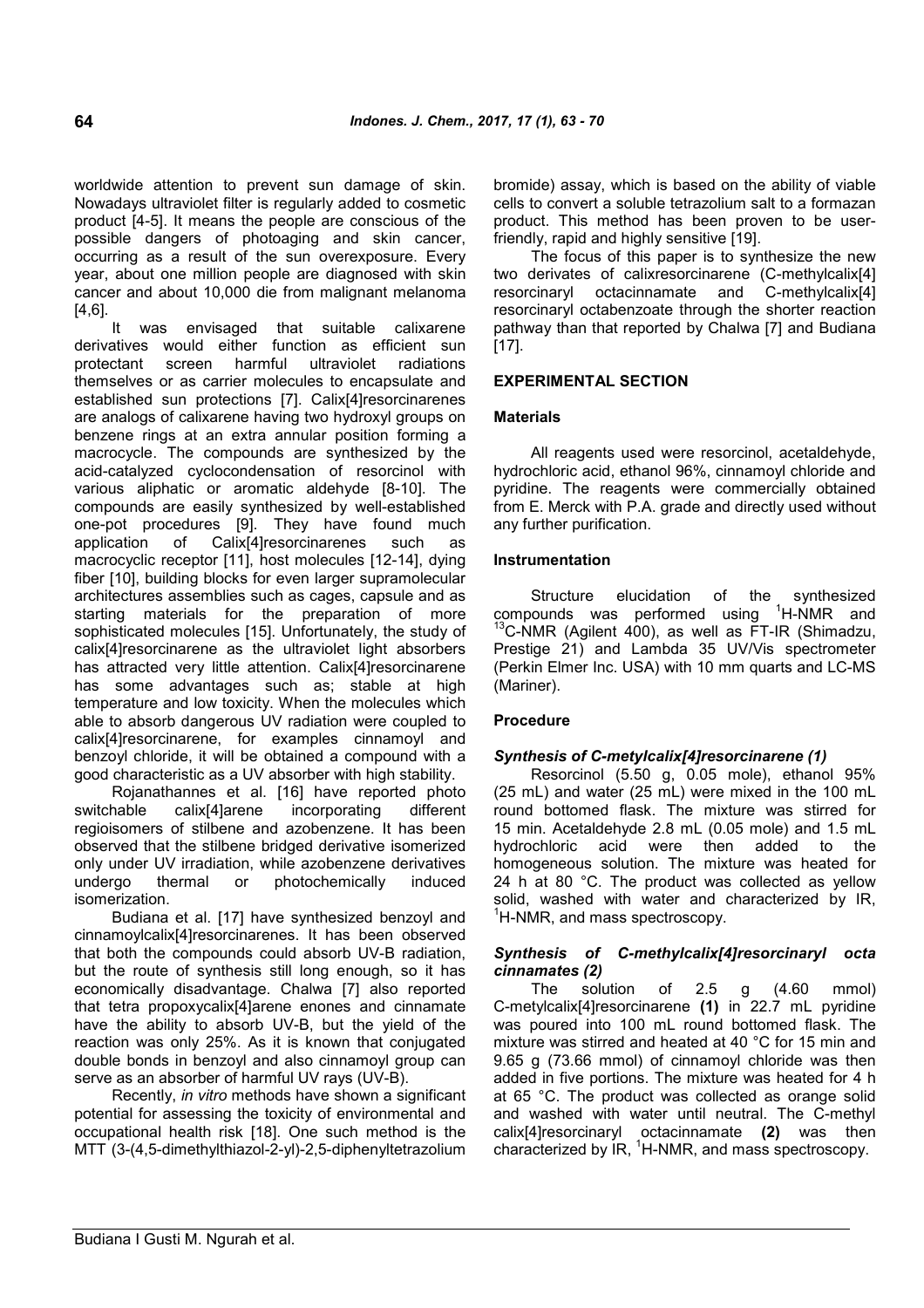

**Fig 1.** Scheme of C-metylcalix[4]resorcinaryl octacinnamate **(2)** and C-metylcalix[4]resorcinaryl octabenzoate synthesis **(3)**

#### *Synthesis of C-methylcalix[4]resorcinarylocta benzoates (3)*

The compound **(3)** was prepared from C-methylcalix[4]resorcinarene **(1)** (2.5 g, 4.60 mmol), pyridine (22.7 mL) and benzoyl chloride (10.35 g, 73.66 mmol) under stirring and heating at 65 °C for 4 h. The product was collected as yellow solid and washed with water until neutral. The route of target compounds synthesis was displayed in Fig. 1.

### *Ultraviolet analysis*

The UV analysis was conducted based on the method described in the literature [17]. Maximum wavelength  $(λ_{max})$  and molar absorption (ε) were determined as follows: two solutions of (**2**) and (**3**) in the concentration  $10^{-3}$ , 0.25×10<sup>-3</sup>, 0.5×10<sup>-3</sup>, 0.75×10<sup>-3</sup> and  $10^{-4}$  M were prepared in dichloromethane. Their absorbance (A) was recorded at respective peak wavelengths  $(\lambda_{max})$  using quartz cuvets of 1 cm path length. A plot of A versus molar concentration at  $\lambda_{\text{max}}$ was prepared and ε was obtained from the slope of the straight line. The absorptions spectra of samples in solution were obtained in the range of 200 to 400 nm using 1 cm quartz cell, and dichloromethane as a blank. The maximum wave length and molar absorption of (2) are 290 nm (λ<sub>max</sub>) and ε = 11.535 M<sup>-1</sup> cm<sup>-1</sup>. Mean while, the maximum wave length and molar absorption of **(3)** are 282 nm (λ<sub>max</sub>) and ε = 42.217 M<sup>-1</sup> cm<sup>-1</sup>.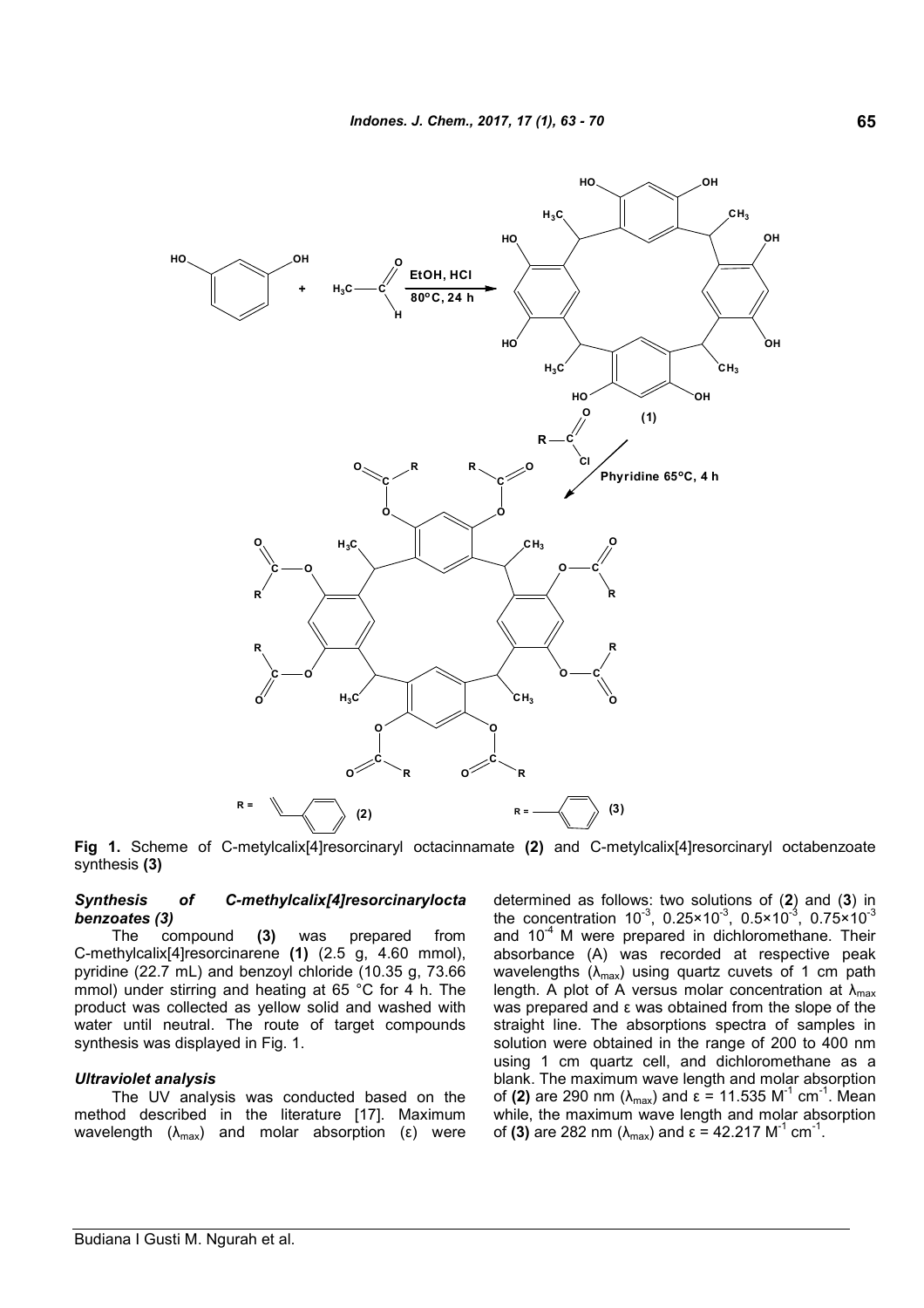

**Fig 2.** The IR Spectrum of C-Methylcalix[4]resorcinarene (a), C-Methylcalix[4]resorcinaryl octacinnamate (b) and C-Methylcalix[4]resorcinaryl octabenzoate (c)

#### *In vitro Evaluation of C-methylcalix[4]resorcinaryl octacinnamates*

Fibroblast was obtained from human skin biopsy and cultured by using DMEM with 10% FCS supplemented with Penicillin-Streptomycin (100 UmL/100  $\mu$ L) and 2 Mm L-Glutamine and cultures were incubated at 37 °C in a humidified atmosphere of 5%  $CO<sub>2</sub>$  and 95% air. The media was replaced every 2 or 3 days until confluence was reached. Fibroblast used for this study were between their  $3<sup>rd</sup>$  and  $5<sup>th</sup>$  passage in culture. Cell survival was analyzed by using a non radioactive cell proliferation assay system (MTT-assay) consisting of 3-(4,5dimethylthiazol-2-yl)-2,5-diphenyl tetrazolium bromide. The cells were plated at  $2 \times 10^5$  cell/mL per well into 96 well plates in various concentrations of C-methylcalix[4]resorcinaryl octa cinnamates and C-methylcalix[4]resorcinaryl octa benzoate were added with serum free DMEM in a total volume of 100 µL/well. The fibroblast cell without a sample is used as the control. After further culture for 24 h at 37 °C in a humidified atmosphere of 5%  $CO<sub>2</sub>$  in the air, both of test groups well and controls groups well were radiated by using UV-B radiation (100 mJ/cm $^2$ ) for 2 h. Fibroblast growth-induction activity was determined by the MTT solution (5 mg/mL) which was added to each well of the plate and plates were incubated for 4 h at 37 °C in a humidified atmosphere of 5%  $CO<sub>2</sub>$  in the air. The medium in each well was changed by 100 µL dimethylsulfoxide (DMSO) and mixed thoroughly to dissolve the dark blue crystal for 10 min at room temperature in order to ensure all crystals are solvable. The plates were measured with ELISA reader, using test

wavelength of 570 nm. The absorbance (optical density) is proportional to the amount of fibroblast cell. The higher sunscreen activity of the compound indicates the higher ability of the compound to inhibit the fibroblast cell died.

$$
\% Inhibition = \frac{(a-b)}{b} \times 100\%
$$

a: optical density value of the test groups well b: optical density value of the controls groups well

#### **RESULT AND DISCUSSION**

The C-methylcalix[4]resorcinarene **(1)** was synthesized via acid catalyzed condensation and cyclization of resorcinol and acetaldehyde. Esterification of **(1)** by using cinnamoyl chloride and benzoyl chloride produced the target compounds C-methylcalix[4]resorcinaryl octacinnamate **(2)** and C-methylcalix[4]resorcinaryl octabenzoate **(3)**. The yield of every compound is 80.25% **(1)**, 78.65% **(2)** and 79.95% **(3)**, respectively.

The C-methyl calix[4]resorcinarene was obtained as a yellow solid, melting point >390 °C, IR spectroscopy (KBr pellet,  $cm^{-1}$ ): 3425 (-OH), 1512 and 1620 (Ar-C=C) and 1435 (C-H bridge),  $H-NMR$ (DMSO) δ in ppm from TMS: 4.4 (C-H bridge), 6.2 and 6.8 (Ar-H), 8.6 (H of Ar-OH) and 1.3 (H-CH<sub>3</sub>). The IR spectrum showed strong absorptions at 3425 and 1435  $cm^{-1}$  indicated the presence of the hydroxyl and C-H bridge of calix[4]resorcinarene, respectively (Fig. 2a). As shown in the  $1$ H-NMR spectrum (Fig. 3a),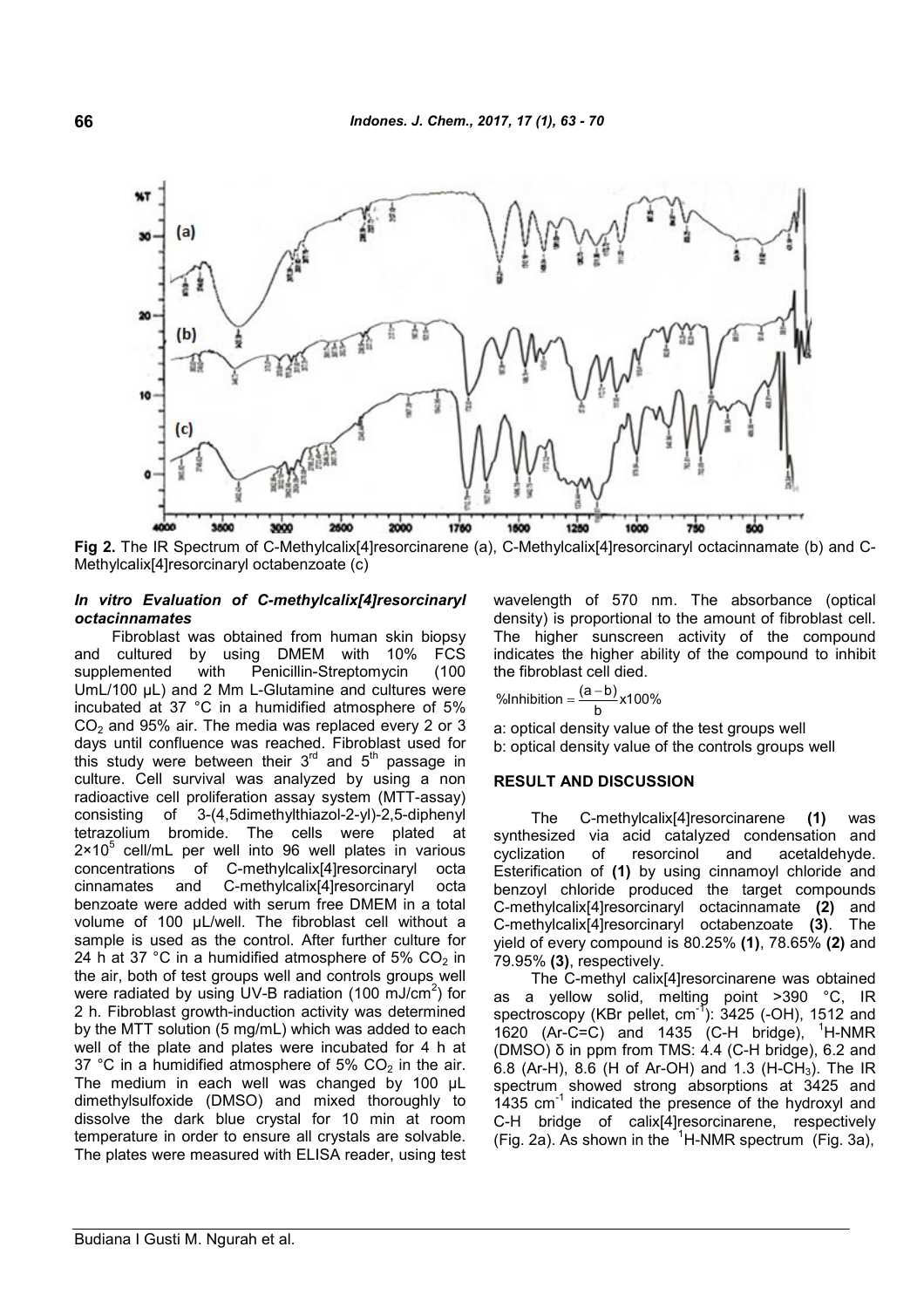

**Fig 4.** The MS Spectrum of C-Methylcalix[4]resorcinarene (a), C-Methylcalix[4]resorcinaryl octacinnamate (b) and C-Methylcalix[4]resorcinaryl octabenzoate(c)

the peak at 4.42 ppm could be considered as the Hbridge. The aromatic proton gave two singlets at 6.15 and 6.76 ppm. The appearance of a peak at 8.60 ppm could be ascribed to the hydroxyl proton.

The MS spectrum of **(1)** showed the appearance of a molecular peak at m/z  $544$  [M<sup>+</sup>] which indicated the molecular mass of C-methylcalyx[4]resorcinarene (Fig. 4a). The high melting point of **(1)** (> 390 °C) is caused by hydrogen bonding in the compound.

The target compounds of C-methylcalix[4] resorcinaryl octacinnamate **(2)** were obtained as an orange solid, melting point at 121-124 °C, IR spectroscopy (KBr pellet, cm<sup>-1</sup>): 1712 (-C=O ester), 1512 (Ar-C=C), 1627 (-C=C) and 1435 (C-H bridge). As shown in <sup>1</sup>H-NMR (CDCl<sub>3</sub>) δ in ppm from TMS (Fig. 3b), the peak at 4,25 ppm could be considered (C-H bridge), 6.85 and 7.94 (Ar-H),6.53, 7.14, 7.35 and 7.56 (H of cinnamoyl groups) and 1.3  $(H-CH<sub>3</sub>)$ . The IR spectrum showed strong absorptions at 1712 and 1753 cm<sup>-1</sup>

indicated the presence of ester carbonyl group. The presence of carbonyl group and disappeared of strong absorptions of the hydroxyl group at 3425 cm indicated that the esterification process conducted well (Fig. 2b).

The MS spectrum of **(2)** showed the appearance of a molecular peak at m/z 1130 [M<sup>+</sup>] which indicated the molecular mass of C-methylcalyx[4]resorcinaryl octacinnamate (Fig. 4b). The melting point of **(2)** which was 121-124 °C. The decreasing of melting point is caused by the disappeared of hydrogen bonding in the compound, and the high yield of the reaction showed that the C-methylcalix[4]resorcinaryl octacinnamate conducted very easy.

The C-methylcalix[4]resorcinaryl octabenzoate **(3)** was obtained as a yellow solid, melting point at 116- 120 °C, IR spectroscopy (KBr pellet, cm<sup>-1</sup>): 1753 (-C=O ester), 1510 (Ar-C=C), and 1420 (C-H bridge). As shown in <sup>1</sup>H-NMR (CDCl<sub>3</sub>) δ in ppm from TMS (Fig. 3c),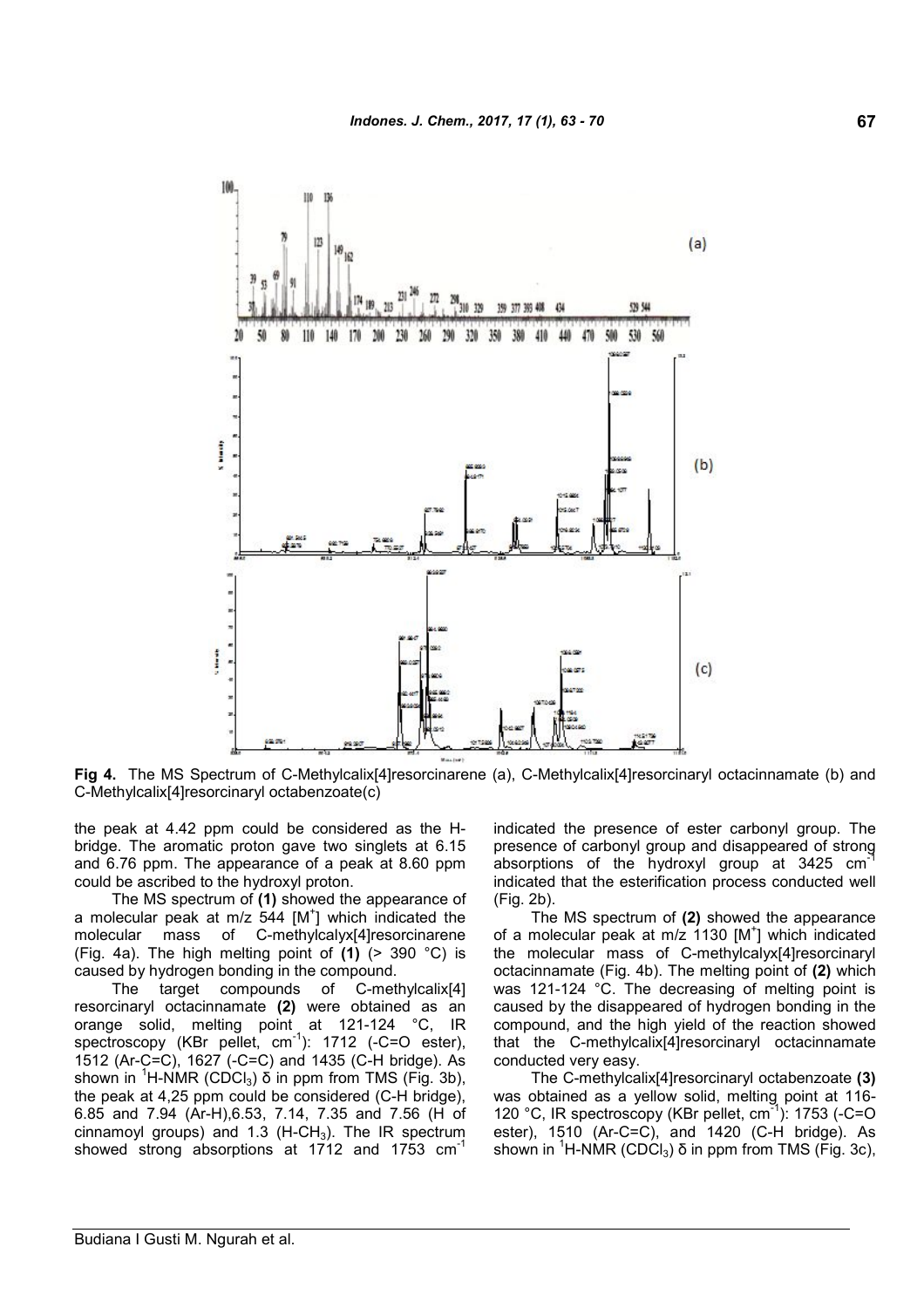the peak at 4,44 ppm could be considered (C-H bridge), 7.15 and 7.78 (Ar-H),7.46, 7.56 and 8.14 (H of benzoyl groups) and 1.64 (H-CH<sub>3</sub>). The characterization result of resorcinaryl **(3)** using mass spectrophotometer (Fig. 4c), showed that the reaction product releases the benzoyl group. This was indicated by the presence of fragments with a value of 1067 caused by the release of three benzoyl groups, 961 (release four benzoyl groups) and 858 (release five benzoyl groups). The released of benzoyl group by C-methylcalix[4]resorcinaryl octabenzoate is very likely to occur because of the bond between benzoyl group and the main calix[4]resorcinarenes is an ester bond.

The UV spectral behavior in relation to the absorption maximum and absorption range in the UV region from 280 to 400 nm were examined. The spectrophotometer analysis (Fig. 5) showed that the C-methylcalix[4]resorcinaryl octacinnamate and C-methylcalix[4]resorcinaryl octabenzoate had a both of wide range of UV-B absorption and high molar extinction coefficient  $\varepsilon = 31.535 \text{ M}^{-1} \text{ cm}^{-1}$  and  $\varepsilon = 42.217 \text{ M}^{-1} \text{ cm}^{-1}$ . The bandwidth of C-methylcalix[4]resorcinaryl octacinnamate is larger than those C-methylcalix[4] resorcinaryl octabenzoate.

The C-methylcalix[4]resorcinaryloctacinnamate can absorb UV-B very well, so the compound potent to be applied as a sunscreen. UV-B is responsible for the more detrimental delayed sunburn and tanning. UV-B radiation also acts directly on biological molecules, causing mutations that are potentially cancerous.

The ability of both compounds (**2** and **3**) as a protection against UV-B rays, were demonstrated by its ability to inhibiting skin fibroblast cell death. The relation between test agent (C-methylcalix[4] octacinnamate, C-methylcalix<sup>[4]</sup> resorcinaryl octabenzoate and PABA) and inhibition after 2 h exposure using MTT assay are presented in Fig. 6. Inhibition or cell viability was significantly increased in increasing of test agent concentration. This is due to the higher concentration of the test substance means more active substances that could inhibit cell death due to exposure to UV-B rays.



**Fig 5.** The UV spectrum of C-metnylcalix[4]resorcinaryl octacinnamate (a) and C-methylcalix[4]resorcinaryl octabenzoate (b)



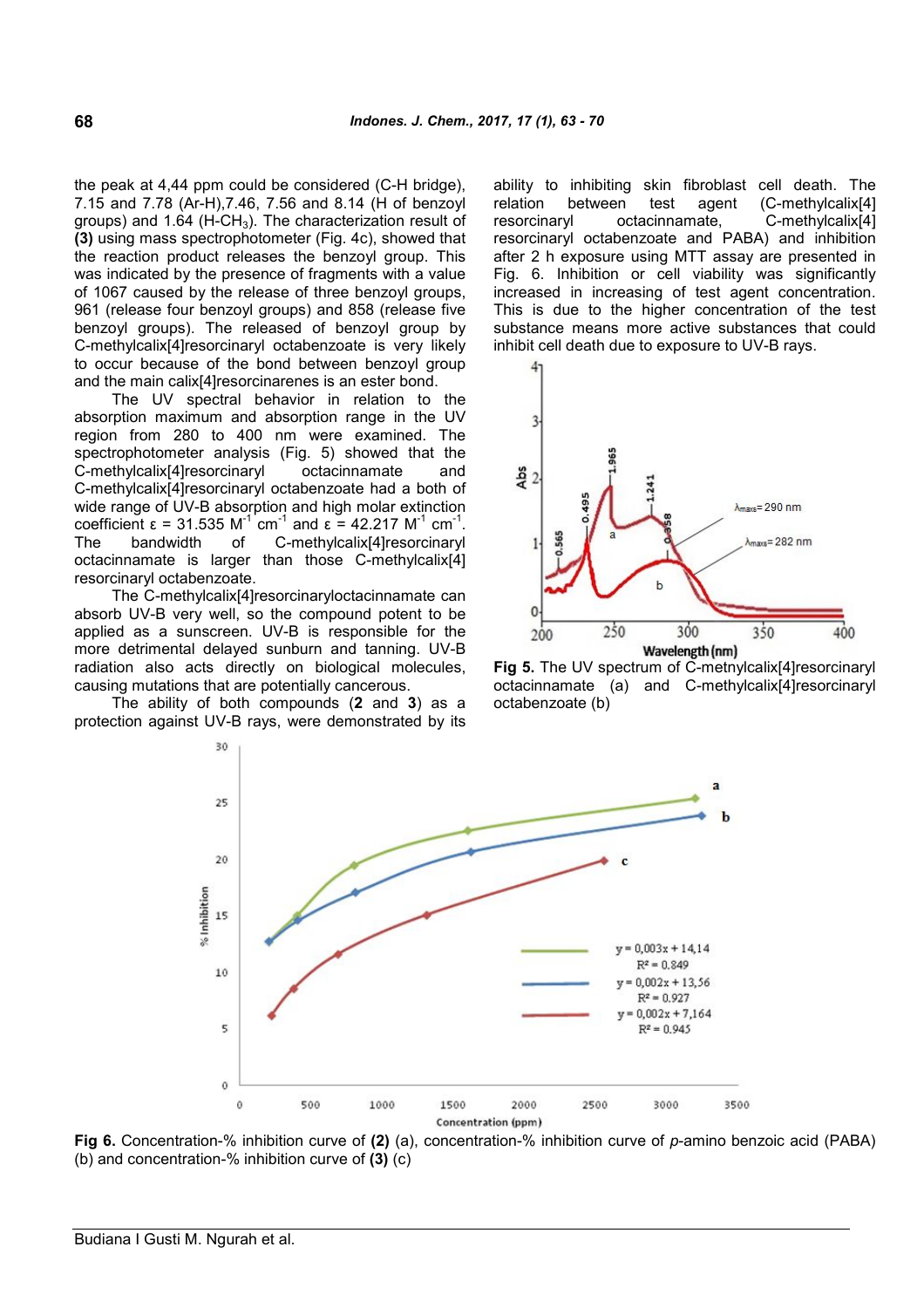The sunscreen activity of the test compounds is indicated by  $IC_{50}$  values which were calculated from the linear regression equation curve. The lower  $IC_{50}$  value of the compounds, is the higher their activities. *In vitro* evaluation result indicated that the C-methylcalix[4] resorcinaryl octacinnamate has sunscreen activity  $(IC_{50} = 12.006$  ppm). The sunscreen activity of the C-methylcalix[4]resorcinaryl octacinnamate is stronger than this commercial sunscreen *p-*amino benzoic acid  $(PABA)$  (IC<sub>50</sub> = 12.564 ppm) and C-methylcalix[4] resorcinaryl octabenzoate (20.568 ppm).This fact is caused by differences in the amount and type of active group contained in the test compound. In the C-methyl calix[4]resorcinaryl octacinamate there are eight cinnamic active group conjugated, while in the PABA conjugated system is a unity of the acid group to amino group. The more group that can absorb UV radiation in a molecule, are the better their sunscreen activity. The activity of C-methylcalix[4]resorcinaryl octabenzoateis the lowest compared to C-methylcalix[4]resorcinaryl octacinamate and PABA. This fact is caused by a benzoyl group attached to the C-[4]resorcinaryl octabenzoate has the shortest conjugation system, so the ability to absorb UV-B is also the lowest. An electron in conjugated double bond system can undergo excitation to the higher energy level or be converted to another harmless molecule as it irradiated by UV-B. Gasparro et al. [20] reported that the organic sunscreens absorb a specific portion of the UV-B spectrum that is generally re-emitted at a less energetic and longer wavelength, that harmless to the skin. The concentration allowing for sunscreen is 10% or 100.000 ppm.

# **CONCLUSION**

C-methylcalix[4]resorcinaryl octacinnamate and C-methylcalix[4]resorcinaryl octabenzoate can be synthesized trough the shorter reaction pathway compared to the benzoyl and cinnamoyl calix[4]arenes series that have been previously synthesized. The compounds displayed a good ability in absorb UV-B rays and inhibit the fibroblast cell death. The sunscreen activity of C-methylcalix[4]resorcinaryl octacinnamate  $(IC_{50} = 12.006$  ppm) stronger than that of the commercial sunscreen PABA ( $IC_{50}$  = 12.564 ppm).

### **REFERENCES**

[1] Marrot, L., Belaidi, J.P., Lejeune, F., Meunier, J.R., Asselineau and Bernerd, F., 2004, Photostability of sunscreen products influences the efficiency of protection with regard to UV-induced genotoxic or photoageing-related endpoints, *Br. J. Dermatol*., 151 (6), 1234–1244.

- [2] Burnett, M.E., and Wang S.Q., 2011, Current sunscreen controversies: a critical review, *Photodermatol. Photoimmunol. Photomed.*, 27, 58–60.
- [3] Mironava T., Hadjiargyrou, M., Simon, M., and Rafailovich, M.H., 2012, The effects of UV emission from CFL exposure on human dermal fibroblasts and keratinocytes in vitro, *Photochem. Photobiol*., 88 (6), 1497–1506.
- [4] Dutra, E.A., da Costa e Oliviera, D.A.G., Kedor-Hackmann, E.R.M., and Santoro, M.I.R.M., 2004, Determination of sun protection factor (SPF) of sunscreens by ultraviolet spectrophotometry, *Braz. J. Pharm. Sci.*, 40 (3), 381–383.
- [5] Pentinga, S.E., Kuik, D.J., Bruynzeel, D.P., and Rustemeyer, T., 2009, Do 'cinnamon-sensitive' patients react to cinnamate UV filters?, *Contact Dermatitis*, 60 (4), 210–213.
- [6] Sax, B.W., 2000, Educating Consumers about sun protection, *Pharm. Times*, 66 (5), 48–50.
- [7] Chawla, H.M., Pant, N., Kumar, S., Mrig, S., Srivastava, B., Kumar, N., and Black, D.StC., 2011, Synthesis and evaluation of novel tetrapropoxycalix[4]arene enones and cinnamates for protection from ultraviolet radiation, *J. Photochem. Photobiol.*, *B*, 105 (1), 25–33.
- [8] Nicod, L., Chitry, F., Gaubert, E., Lemaire, M., and Barnier, H., 1999, application of water soluble resorcinarenes in nanofiltration-complexation with caesium and strontium as targets, *J. Inclusion Phenom. Macrocyclic Chem.*, 34 (2), 143–145.
- [9] Tunstad, L.M., Tucker, L.A., Dalanale, E., Weiser, J., Bryant, J.A., Sherman, J.C., Helgeson, R.C., Knobler, C.B., and Cram, D.J., 1989, Host-guest complexation. 48. Octol building blocks for cavitands and carcerands, *J. Org. Chem*., 54 (6), 1305–1312.
- [10] Jain, V.K., Kanaiya, P.H., and Bhojak, N., 2008, Synthesis, spectral characterization of azo dyes derived from calix[4]resorcinarene and their application in dyeing of fibers, *Fibers Polym.*, 9 (6), 720–721.
- [11] Botta, B., Cassani, M., D'Acquarica, I., Misiti, D., Subissati, D., and Delle Monache, G., 2005, Resorcarenes: emerging class of macrocyclic receptors, *Curr. Org. Chem*., 9, 337–355.
- [12] Utzig, E., Pietraszkiewicz, O., and Pietraszkiewicz, M., 2004, Thermal analysis of calix[4]resorcinarene complexes with secondary and tertiary amines, *J. Therm. Anal. Calorim.*, 78 (3), 973–980.
- [13] Kazakova, K.H., Ziganshina, A., Muslinkina, L., Morozova, J., Makarova, N., Mustafina, A., and Habicher, 2002, The complexation properties of the water-soluble tetrasulfonatomethylcalix[4]